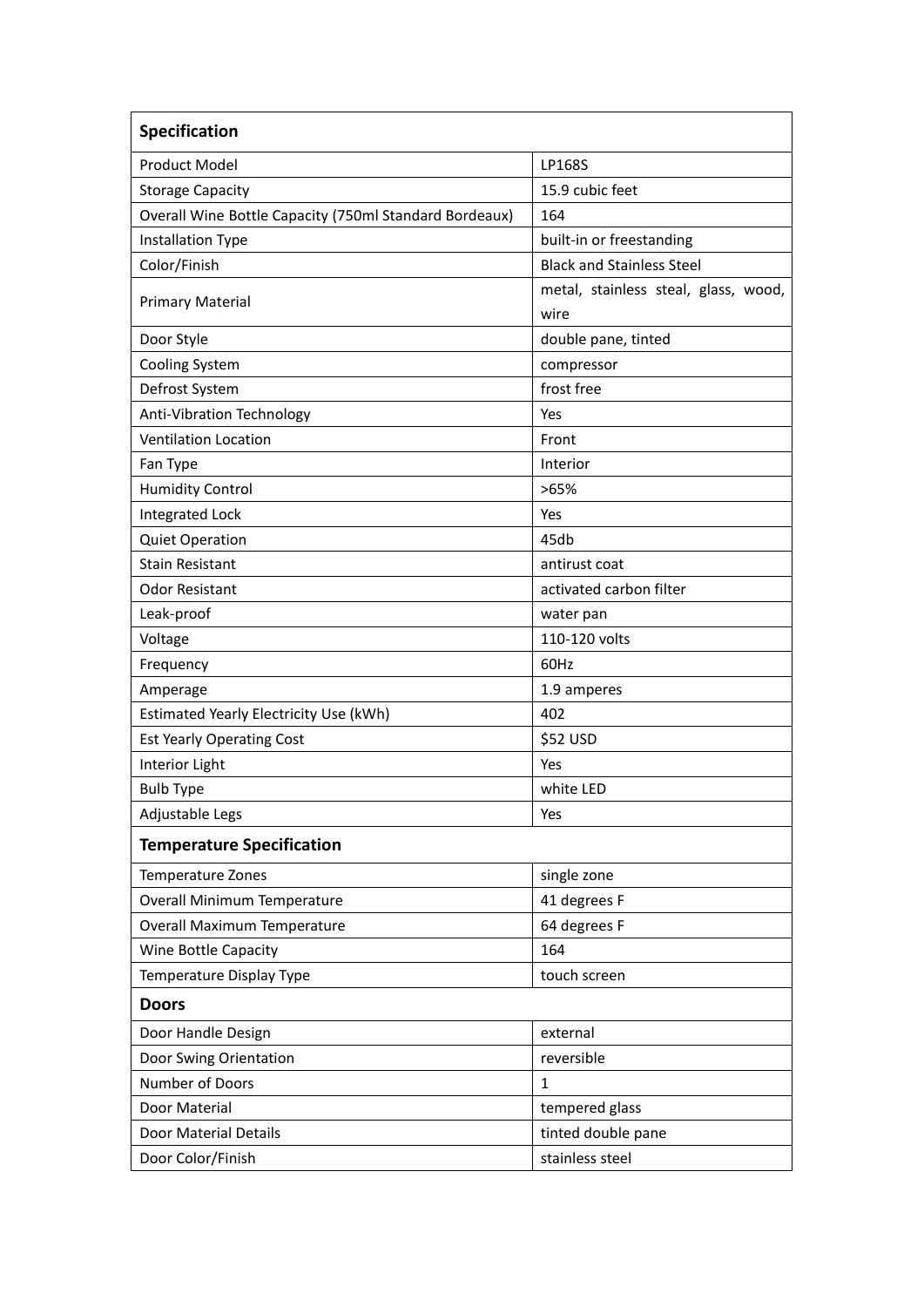| No<br>14 full shelves + 1 half shelf<br>glass, iron<br>75%<br>18.9x21.3x0.9inches<br>18.9x12.8x0.9inches<br>Yes<br>Yes<br>71.3 inches<br>23.4 inches<br>28.4 inches<br>26.8 inches<br>63.8 inches<br>20.5 inches<br>23.4 inches<br>66.5 inches<br>23.4 inches<br>1.4 inches<br>51.1 inches<br>24.2 inches<br>28.0 inches<br>71.1 inches<br>216.1 Lbs<br>239.2 Lbs<br>77.7 inches<br>26.0 inches<br>30.3 inches<br>No<br>No<br>No<br>residential and commercial use<br>No<br>wipe clean with a dry cloth<br>No<br>1 year | Door Opening Degree to Slide out Shelves     | $>90^\circ$ |  |  |
|-------------------------------------------------------------------------------------------------------------------------------------------------------------------------------------------------------------------------------------------------------------------------------------------------------------------------------------------------------------------------------------------------------------------------------------------------------------------------------------------------------------------------|----------------------------------------------|-------------|--|--|
|                                                                                                                                                                                                                                                                                                                                                                                                                                                                                                                         | <b>Shelves</b>                               |             |  |  |
|                                                                                                                                                                                                                                                                                                                                                                                                                                                                                                                         | Adjustable Shelves to different heights      |             |  |  |
|                                                                                                                                                                                                                                                                                                                                                                                                                                                                                                                         | Number of Shelves                            |             |  |  |
|                                                                                                                                                                                                                                                                                                                                                                                                                                                                                                                         | Shelve Material                              |             |  |  |
|                                                                                                                                                                                                                                                                                                                                                                                                                                                                                                                         | Shelves slide out degree                     |             |  |  |
|                                                                                                                                                                                                                                                                                                                                                                                                                                                                                                                         | Full shelve size (Width x Depth x Height)    |             |  |  |
|                                                                                                                                                                                                                                                                                                                                                                                                                                                                                                                         | Half shelve size (Width x Depth x Height)    |             |  |  |
|                                                                                                                                                                                                                                                                                                                                                                                                                                                                                                                         | <b>Certifications Listings&amp;Approvals</b> |             |  |  |
|                                                                                                                                                                                                                                                                                                                                                                                                                                                                                                                         | <b>ETL Listed</b>                            |             |  |  |
|                                                                                                                                                                                                                                                                                                                                                                                                                                                                                                                         | ISO 9001 Certified                           |             |  |  |
|                                                                                                                                                                                                                                                                                                                                                                                                                                                                                                                         | <b>Unit Dimension and Weight</b>             |             |  |  |
|                                                                                                                                                                                                                                                                                                                                                                                                                                                                                                                         | Overall Height - Top to Bottom               |             |  |  |
|                                                                                                                                                                                                                                                                                                                                                                                                                                                                                                                         | Overall Width - Side to Side                 |             |  |  |
|                                                                                                                                                                                                                                                                                                                                                                                                                                                                                                                         | Overall Depth - Front to Back                |             |  |  |
|                                                                                                                                                                                                                                                                                                                                                                                                                                                                                                                         | Depth - Excluding Handles                    |             |  |  |
|                                                                                                                                                                                                                                                                                                                                                                                                                                                                                                                         | Interior Height - Top to Bottom              |             |  |  |
|                                                                                                                                                                                                                                                                                                                                                                                                                                                                                                                         | Interior Width - Side to Side                |             |  |  |
|                                                                                                                                                                                                                                                                                                                                                                                                                                                                                                                         | Interior Depth - Front to Back               |             |  |  |
|                                                                                                                                                                                                                                                                                                                                                                                                                                                                                                                         | Door Height - Top to Bottom                  |             |  |  |
|                                                                                                                                                                                                                                                                                                                                                                                                                                                                                                                         | Door Width - Side to Side                    |             |  |  |
|                                                                                                                                                                                                                                                                                                                                                                                                                                                                                                                         | Door Depth - Front to Back                   |             |  |  |
|                                                                                                                                                                                                                                                                                                                                                                                                                                                                                                                         | Depth With Door Open at 90 Degrees           |             |  |  |
|                                                                                                                                                                                                                                                                                                                                                                                                                                                                                                                         | Cutout Width - Side to Side                  |             |  |  |
|                                                                                                                                                                                                                                                                                                                                                                                                                                                                                                                         | Cutout Depth - Front to Back                 |             |  |  |
|                                                                                                                                                                                                                                                                                                                                                                                                                                                                                                                         | Cutout Height - Top to Bottom                |             |  |  |
|                                                                                                                                                                                                                                                                                                                                                                                                                                                                                                                         | Overall Product Weight Net Weight            |             |  |  |
|                                                                                                                                                                                                                                                                                                                                                                                                                                                                                                                         | Shipping Weight with Panel                   |             |  |  |
|                                                                                                                                                                                                                                                                                                                                                                                                                                                                                                                         | Shipping Height - Top to Bottom with Panel   |             |  |  |
|                                                                                                                                                                                                                                                                                                                                                                                                                                                                                                                         | Shipping Width - Side to Side                |             |  |  |
|                                                                                                                                                                                                                                                                                                                                                                                                                                                                                                                         | Shipping Depth - Front to Back               |             |  |  |
|                                                                                                                                                                                                                                                                                                                                                                                                                                                                                                                         | <b>Installation and Usage</b>                |             |  |  |
|                                                                                                                                                                                                                                                                                                                                                                                                                                                                                                                         | <b>Installation Required</b>                 |             |  |  |
|                                                                                                                                                                                                                                                                                                                                                                                                                                                                                                                         | Tools Needed for Installation                |             |  |  |
|                                                                                                                                                                                                                                                                                                                                                                                                                                                                                                                         | <b>Additional Parts Required</b>             |             |  |  |
|                                                                                                                                                                                                                                                                                                                                                                                                                                                                                                                         | Supplier Intended and Approved Use           |             |  |  |
|                                                                                                                                                                                                                                                                                                                                                                                                                                                                                                                         | Outdoor Use                                  |             |  |  |
|                                                                                                                                                                                                                                                                                                                                                                                                                                                                                                                         | <b>Product Care</b>                          |             |  |  |
|                                                                                                                                                                                                                                                                                                                                                                                                                                                                                                                         | Undercounter                                 |             |  |  |
|                                                                                                                                                                                                                                                                                                                                                                                                                                                                                                                         | <b>Warranty</b>                              |             |  |  |
|                                                                                                                                                                                                                                                                                                                                                                                                                                                                                                                         | Manufacturer Warranty (labor)                |             |  |  |